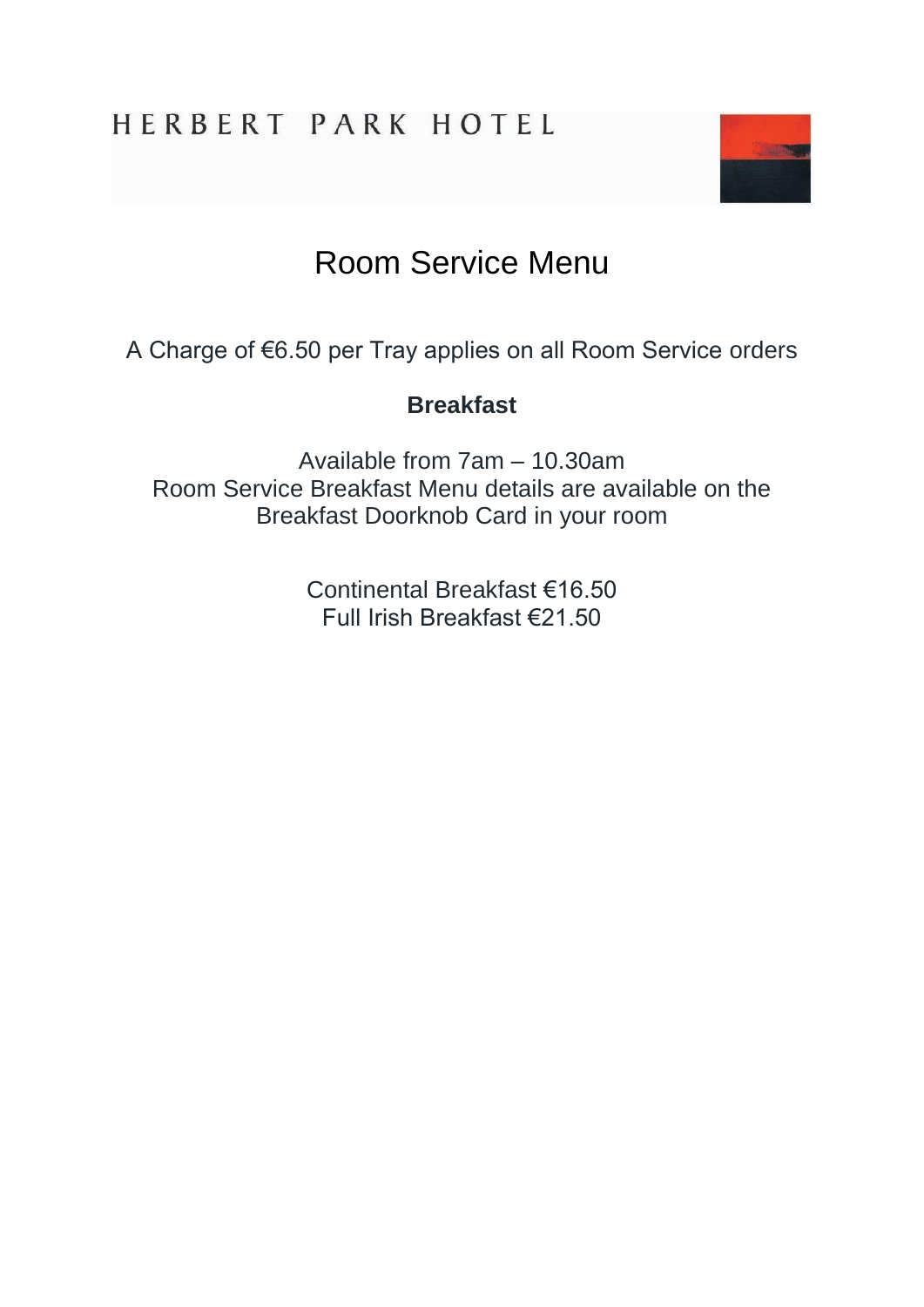# **All Day Dining**

Available from 12 Noon to 10pm:

# **Starters**

Seafood Chowder, Served with Home Baked Bread €9.95 Soup of the Day, Served with Home Baked Bread €8.95

Classic Caesar Salad with Roast Chicken or Crispy Bacon  $€15.50$ 

Nicoise Salad, Tuna, Egg, Black Olives, French Beans, Artichoke €16.50

Irish Smoked Salmon, Served on Brown Soda Bread with Sour Cream €14.50

Grilled Goat's Cheese Salad, Roasted Beetroot, Garlic Croutons €14.00

# **Main Courses**

Grilled Irish Sirloin Steak with French Fries, Side Salad and Pepper Sauce €31.00 Homemade Irish Beef Burger, with Brioche Bun, Streakey Bacon, Onion Ring, Mature Cheddar, Fries €20.50

Grilled Lamb Cutlets, Cooleney Mash, Glazed Vegetables and Thyme Jue €28.95

Crispy Beer Battered Cod, Homemade Potato Chips, Sauce Tartare and Minted Pea Puree €20.50

Dublin Bay Fish and Leek Pie, Mashed Potato, Side Salad €16.50

Baked West Coast Salmon, Chive Mash, Seasonal Vegetables, Lime Beurre Blanc €19.95

Sauté Tiger Prawns, Stir-Fried Noodles and Vegetables, Oyster Sauce €22.50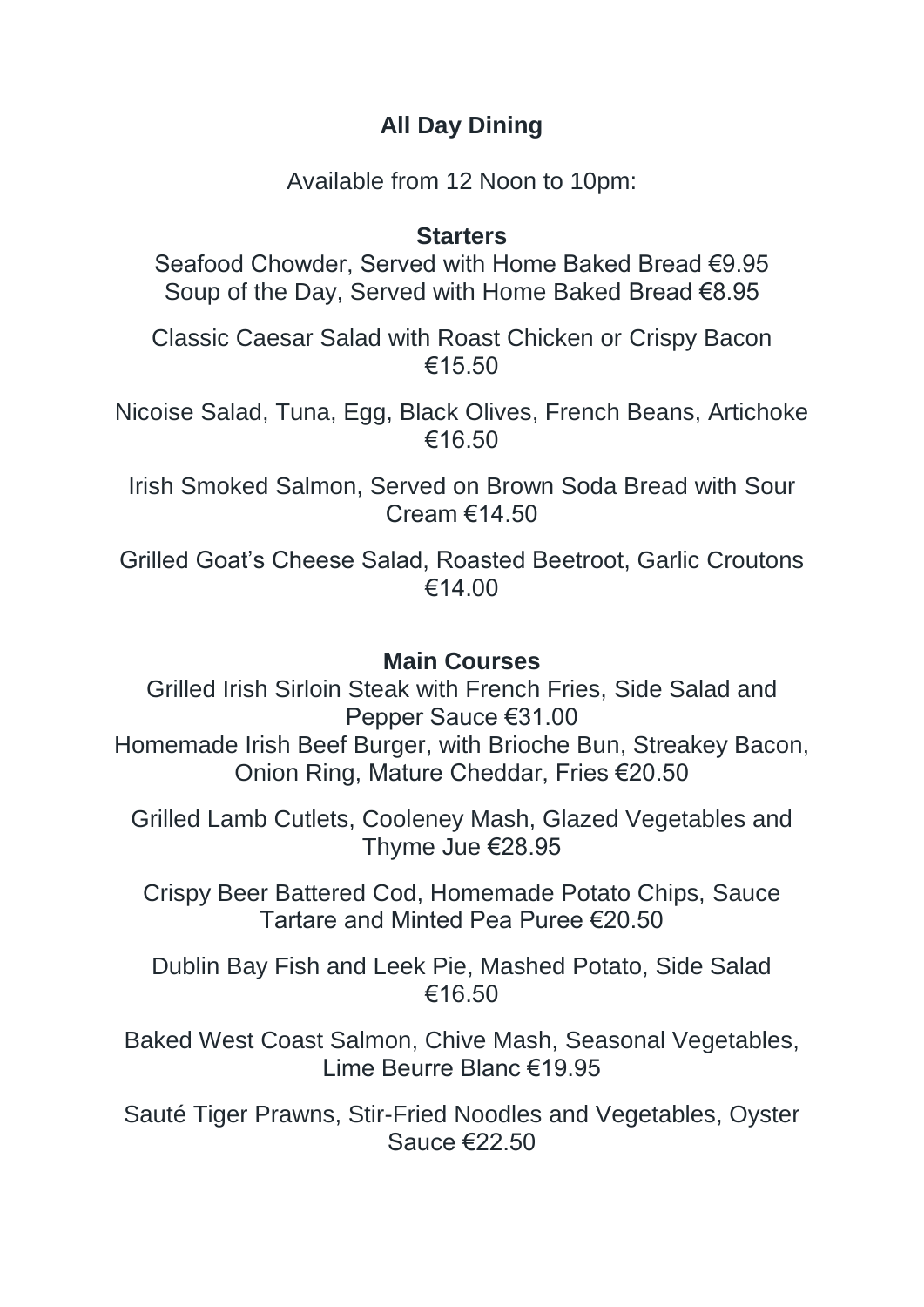Tagliatelle with Smoked Chicken in Mushroom and White Wine Cream Sauce €19.50

Linguine Pasta, Mixed Olives, Artichoke and Garlic Infused Tomato Sauce €18.50

### **Side Orders**

Mixed Salad or Green Salad €6.50 French Fries €6.50

Seasonal Vegetables €6.50

### **Desserts**

Apple Tarte Fin, Carmelita Ice Cream, Butterscotch Sauce €8.95 White Chocolate and Banana Brownie, Dulce de Leche, Vanilla Ice Cream €8.95

Mixed Berry Sherry Triffle €8.95

Selection of Ice Cream €8.95

Cheeseboard: Comté, Sainte-Maure de Touraine, Cooleeney,

Hegarty's Cheddar, Cashel Blue, Grapes, Walnuts, Chutney, Biscuits €14.00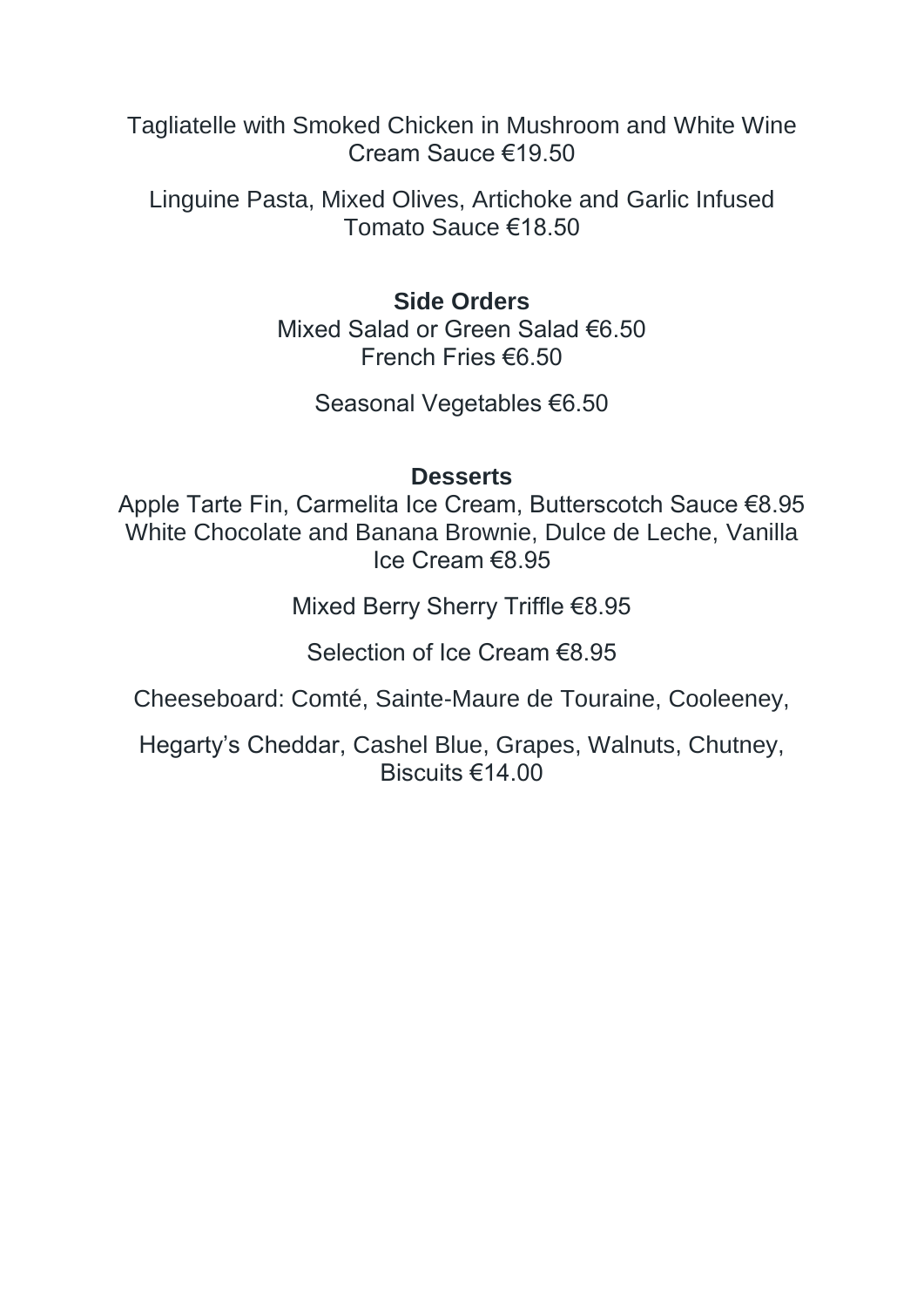# **Snacks**

Roast Irish Beef and Fried Onion Rings, Celeriac Remoulade, on Brown Bread €14.50

Smoked Chicken, Tomato Salsa and Guacamole Wrap €15.00

Tipperary Ham Panini, Cheddar Cheese and Tomato Relish €13.00

Leek and Roquefort Tart, Pear and Walnut Salad, Honey Dressing €15.00

Club Sandwich, French Fries, Side Salad €16.50

Closed Sandwiches: Chicken, Roast Irish Beef, Ham, Tuna Mayonnaise, Cheddar Cheese €10.95

Closed Sandwiches Are Served On White or Brown Bread with House Salad and Tortilla Chips

All Snacks Are Served With Salad and Tortilla Chips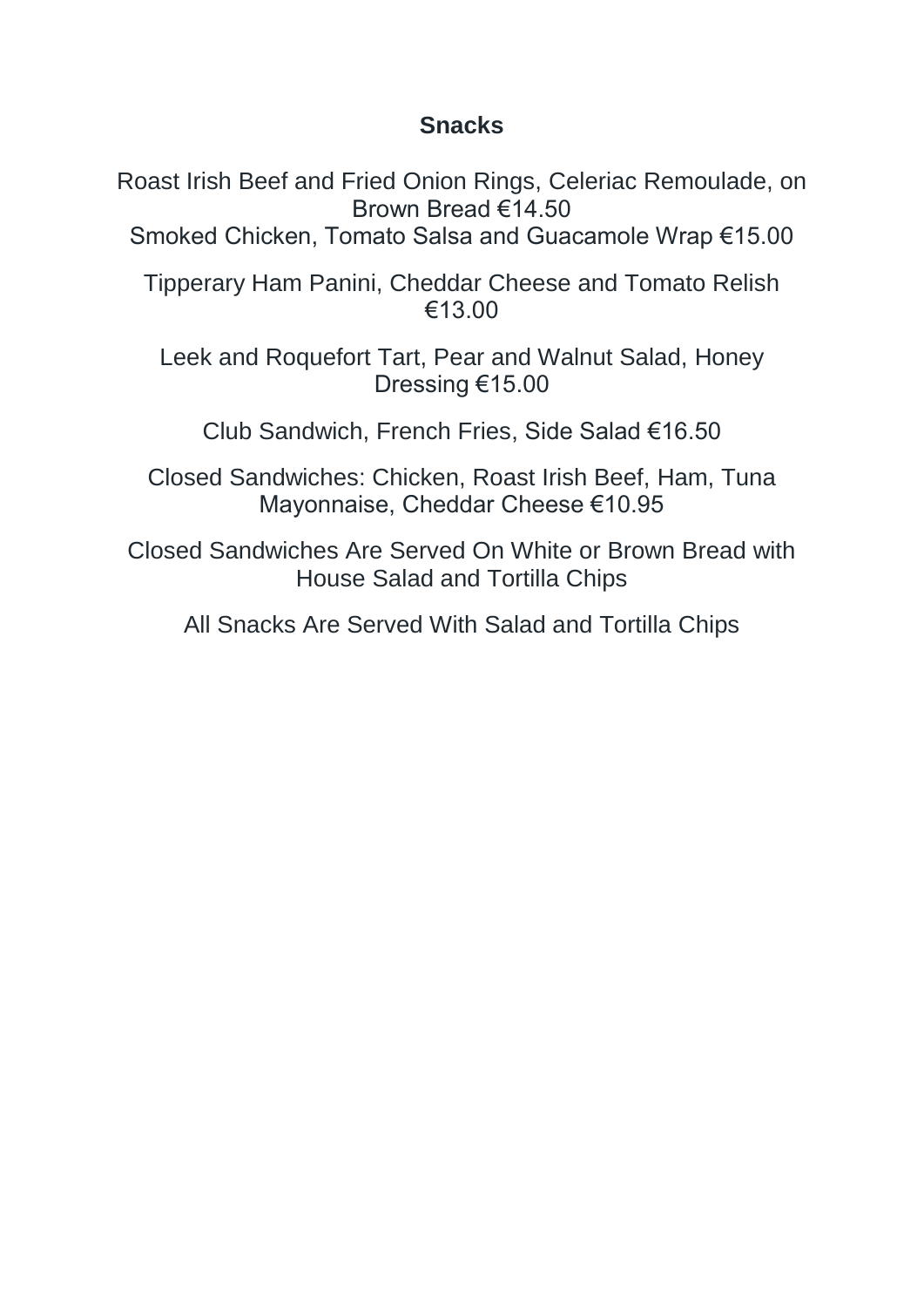# **Mid-morning / Night Menu**

Available from 10:30am - 12 noon and from 10.00pm:

Please Contact the Night Porter at Reception, Dial 0

Soup of the Day, Served with Home Baked Bread €8.95 Beef and Vegetable Lasagne, Side Salad €18.50

Dublin Bay Fish and Leek Pie, Mashed Potato, Side Salad €16.50

Closed Sandwiches: Chicken, Roast Irish Beef, Ham, Tuna Mayonnaise, Cheddar Cheese €10.95

Closed Sandwiches Are Served On White or Brown Bread with House Salad and Tortilla Chips

This menu contains allergens, please call Room Service on 681 for details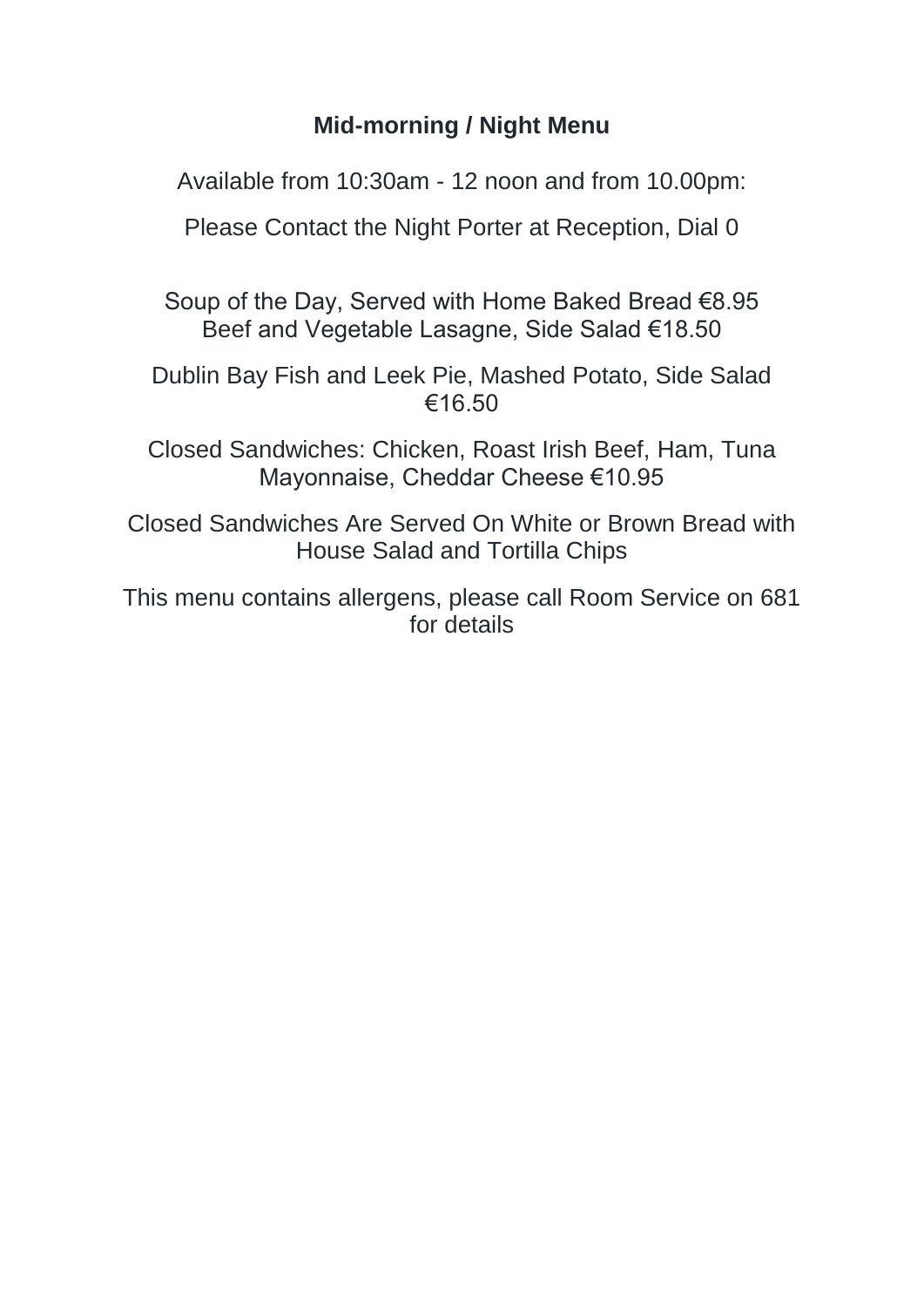#### **Beverages**

Guinness (pt) €5.70 Heineken (pt) €6.00 All Bottled Beers €6.00 Vodka, Gin €6.25 Whiskey / Scotch €6.25 Mixers €2.95 Minerals €3.40 Glass Of Milk €2.70 Glass Of Fresh Orange Juice €4.50 Mineral Water €3.30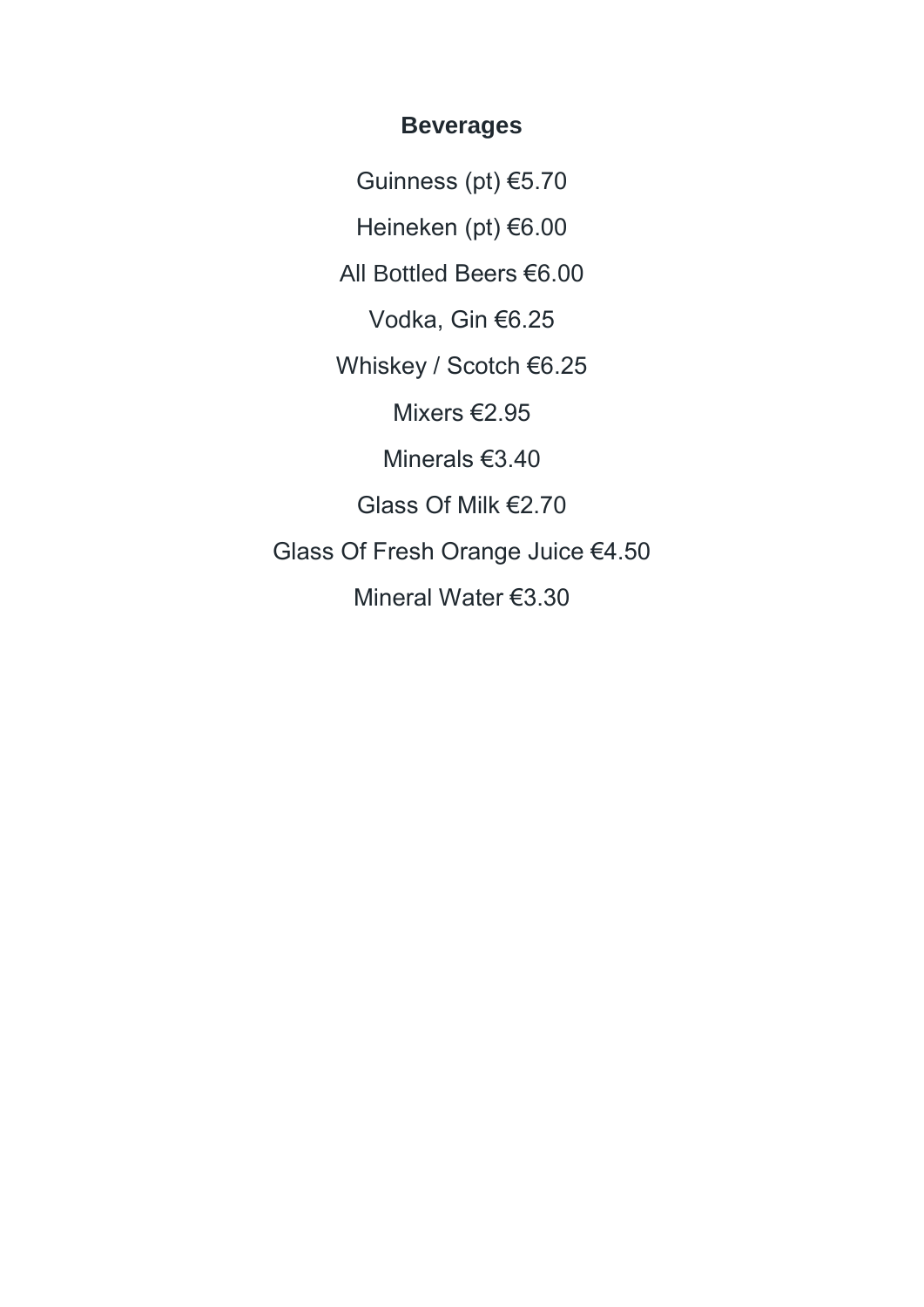# **There are several areas in the hotel where you can relax and enjoy a light snack and a drink**

# **The Terrace Lounge**

|              | Morning Menu 8:00am to 12:00pm  |
|--------------|---------------------------------|
| Lunch Menu   | 12.00pm to 2:30pm               |
|              | Afternoon Menu 2:30pm to 6:00pm |
| Evening Menu | 6:00pm to 10:00pm               |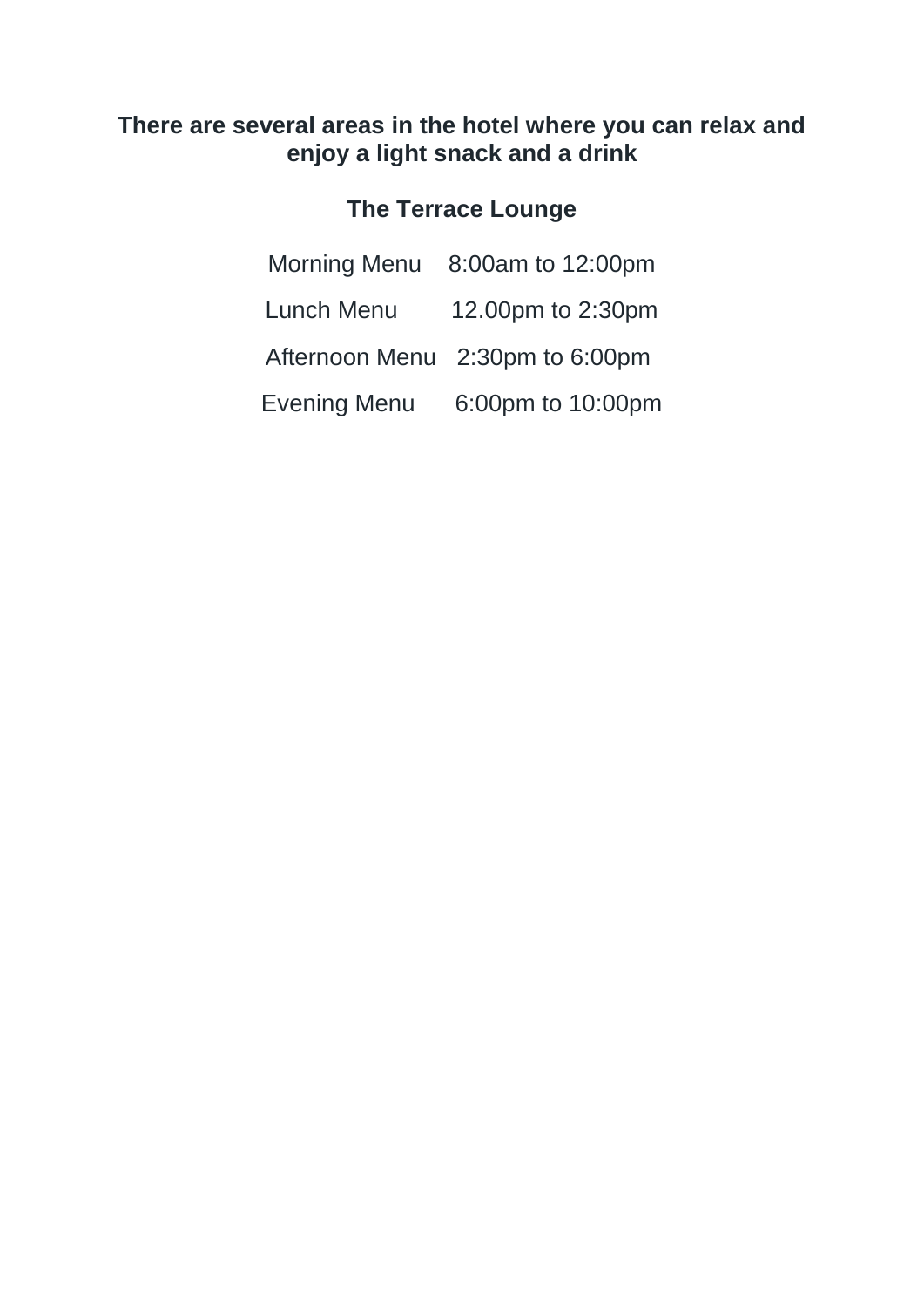### **The Bar**

Open daily until late for residents. For non-residents the closing times are as follows: Sunday - Thursday closes 11.30pm Friday + Saturday closes 12:30am

# **The Pavillion Restaurant**

BREAKFAST: Monday - Friday 7.00am to 10.00am Saturday 7.00am to 10.30am Sundays & Bank Holidays 8.00am to 10.30am

# LUNCH:

Monday - Saturday 12.30pm to 2.00pm Sunday Lunch 12.30pm to 2.30pm

# DINNER:

Monday - Sunday 5.30pm - 9.30pm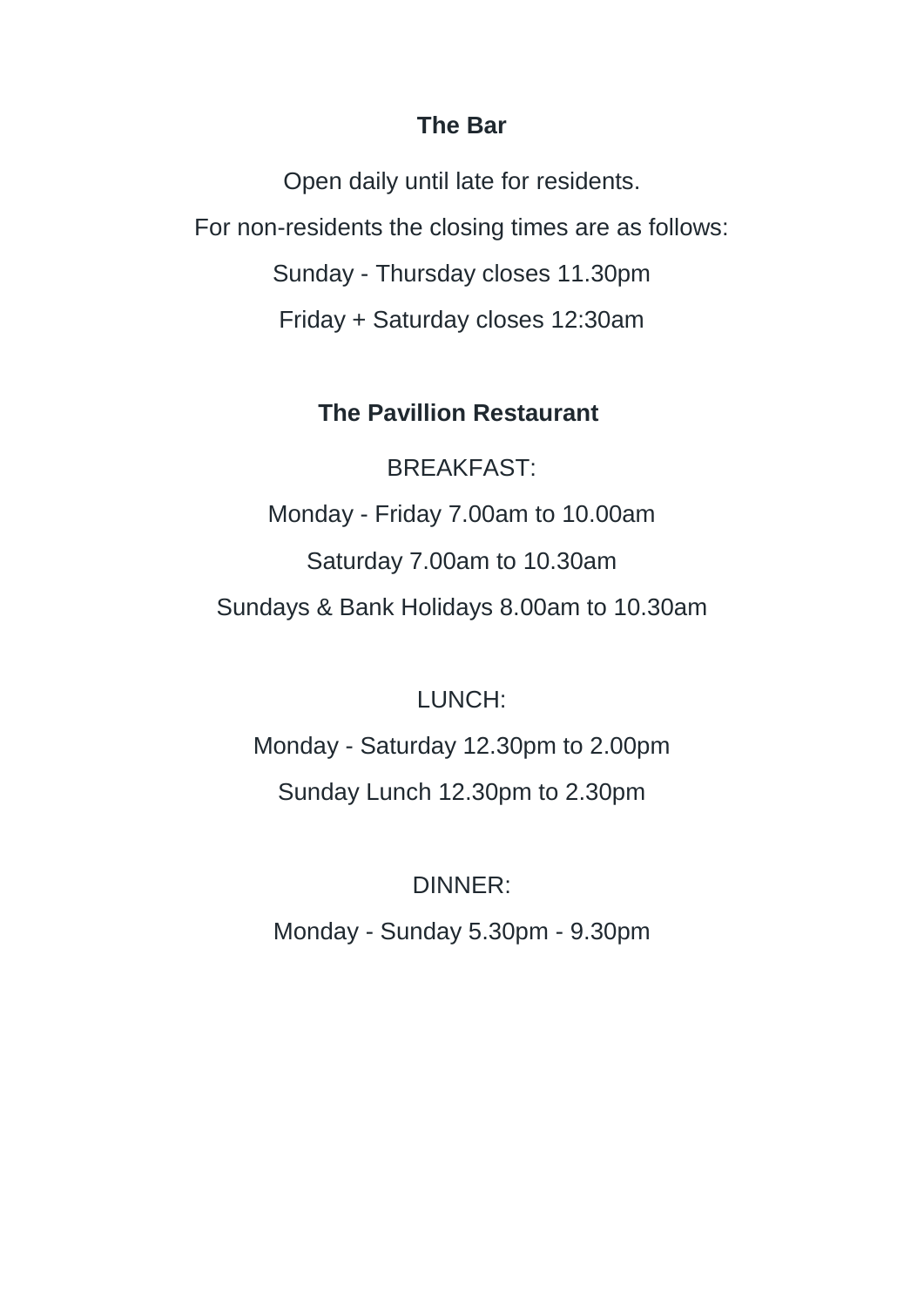### **Wine List**

White Wine: Bottles Chenin Blanc, South Africa: €34.50 Sauvignon Blanc, South Africa €34.00 Chardonnay, Chile: €39.50 Pinot Grigio, Italy: €39.50 Chablis, France: €49.50

Half Bottle White Wine Sauvignon Blanc, Chile €21.50

Chablis, France €29.50

Red Wine: Bottles Cabernet Sauvignon, South Africa €34.00

Cabertnet Sauvignon, Chile €52.50

Merlot, France €34.50

Fleurie, France: €38.50

Rioja, Spain €49.50

Half Bottle Red Wine Merlot, Chile €23.50

Beaujolais, France €26.50